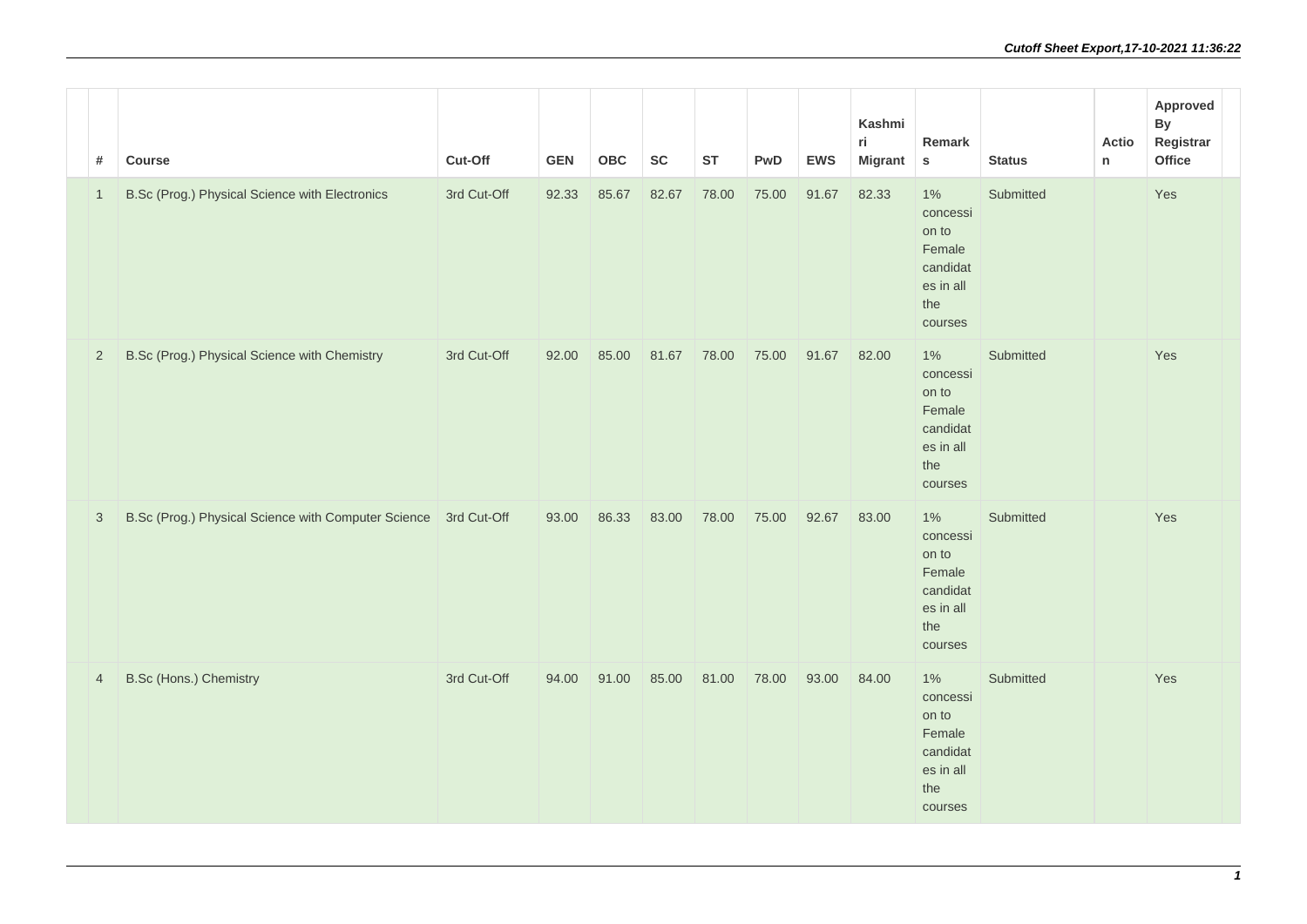| #              | Course                                      | Cut-Off     | <b>GEN</b>            | <b>OBC</b>       | <b>SC</b>             | <b>ST</b>             | PwD              | <b>EWS</b> | Kashmi<br>ri.<br><b>Migrant</b> | Remark<br>$\mathbf S$                                                           | <b>Status</b> |
|----------------|---------------------------------------------|-------------|-----------------------|------------------|-----------------------|-----------------------|------------------|------------|---------------------------------|---------------------------------------------------------------------------------|---------------|
| $\sqrt{5}$     | <b>B.Sc (Hons.) Mathematics</b>             | 3rd Cut-Off | 94.50                 | 92.00            | 86.50                 | Close<br>d            | 78.00            | 94.00      | 84.50                           | $1\%$<br>concessi<br>on to<br>Female<br>candidat<br>es in all<br>the<br>courses | Submitted     |
| $\,6\,$        | B.A Programme (Economics + OMSP)            | 3rd Cut-Off | 91.00                 | 83.75            | Close<br>d            | 79.25                 | 74.75            | 89.50      | 81.00                           | 1%<br>concessi<br>on to<br>Female<br>candidat<br>es in all<br>the<br>courses    | Submitted     |
| $\overline{7}$ | B.A Programme (English + Economics)         | 3rd Cut-Off | 91.75                 | Close<br>$\sf d$ | Close<br>$\mathsf{d}$ | Close<br>$\mathsf{d}$ | 74.75            | 89.75      | 81.75                           | 1%<br>concessi<br>on to<br>Female<br>candidat<br>es in all<br>the<br>courses    | Submitted     |
| $\,8\,$        | B.A Programme (English + Political Science) | 3rd Cut-Off | Close<br>$\mathsf{d}$ | Close<br>$\sf d$ | Close<br>$\mathsf{d}$ | 80.50                 | Close<br>$\sf d$ | 89.50      | 83.00                           | 1%<br>concessi<br>on to<br>Female<br>candidat<br>es in all<br>the<br>courses    | Submitted     |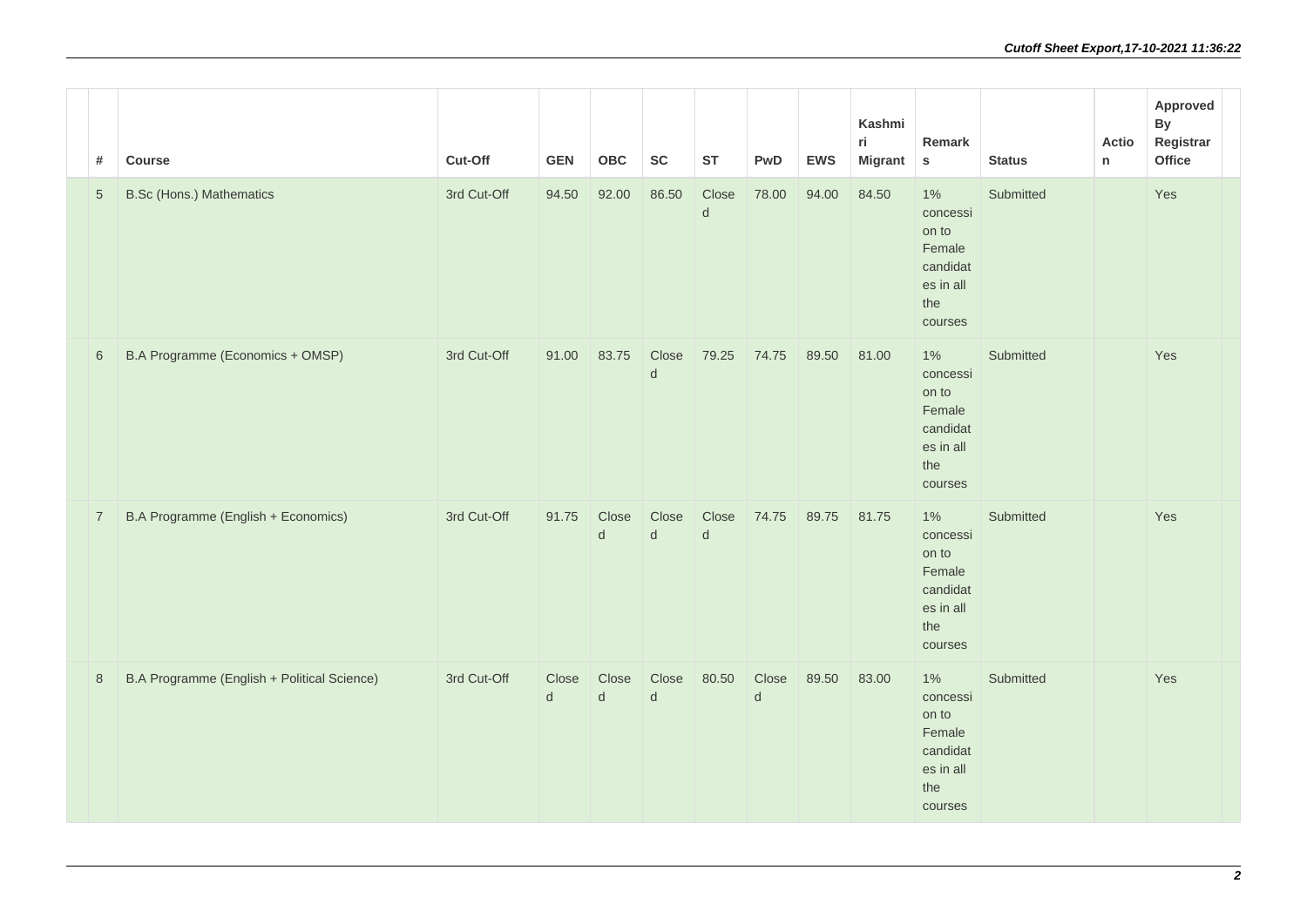| #                | Course                                        | Cut-Off     | <b>GEN</b>            | <b>OBC</b>       | ${\sf SC}$ | <b>ST</b> | PwD   | <b>EWS</b>       | Kashmi<br>ri.<br><b>Migrant</b> | Remark<br>${\sf s}$                                                             | <b>Status</b> |
|------------------|-----------------------------------------------|-------------|-----------------------|------------------|------------|-----------|-------|------------------|---------------------------------|---------------------------------------------------------------------------------|---------------|
| $\boldsymbol{9}$ | B.A Programme (Economics + Political Science) | 3rd Cut-Off | Close<br>$\mathsf{d}$ | 85.00            | 82.00      | 79.75     | 74.50 | Close<br>$\sf d$ | 82.00                           | $1\%$<br>concessi<br>on to<br>Female<br>candidat<br>es in all<br>the<br>courses | Submitted     |
| 10               | B.A Programme (History + Political Science)   | 3rd Cut-Off | 92.00                 | Close<br>$\sf d$ | Close<br>d | 81.00     | 74.75 | Close<br>$\sf d$ | 82.00                           | 1%<br>concessi<br>on to<br>Female<br>candidat<br>es in all<br>the<br>courses    | Submitted     |
| 11               | B.A. (Hons.) Economics                        | 3rd Cut-Off | 96.00                 | 90.25            | 84.00      | 83.00     | 78.00 | 95.25            | 86.00                           | 1%<br>concessi<br>on to<br>Female<br>candidat<br>es in all<br>the<br>courses    | Submitted     |
| 12               | B.A. (Hons.) English                          | 3rd Cut-Off | 93.00                 | 89.00            | 87.00      | 85.50     | 78.00 | 92.75            | 83.00                           | 1%<br>concessi<br>on to<br>Female<br>candidat<br>es in all<br>the<br>courses    | Submitted     |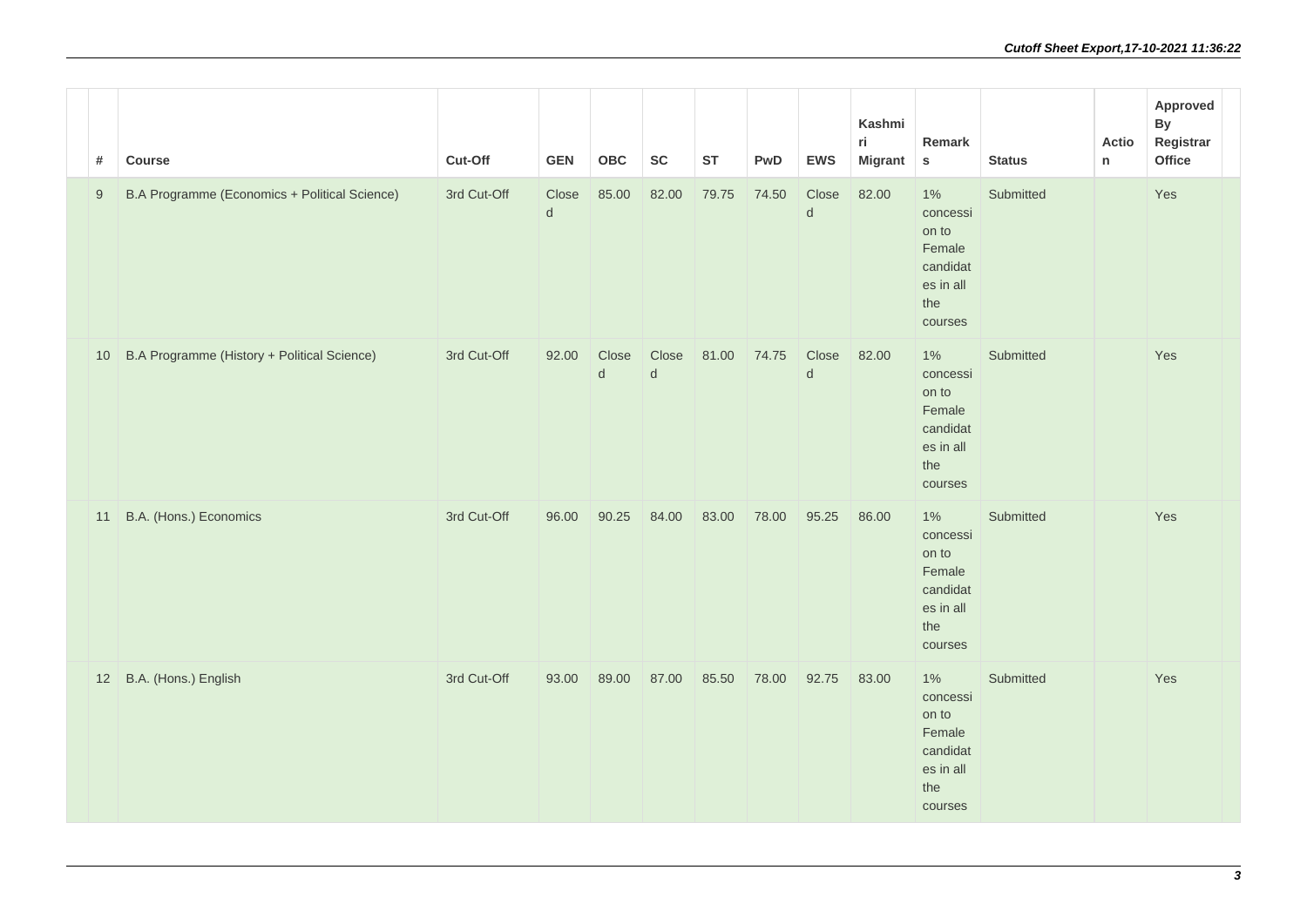| #  | Course                         | Cut-Off     | <b>GEN</b> | OBC                | <b>SC</b>             | <b>ST</b>             | PwD                   | <b>EWS</b> | Kashmi<br>ri<br><b>Migrant</b> | Remark<br>${\sf s}$                                                             | <b>Status</b> |
|----|--------------------------------|-------------|------------|--------------------|-----------------------|-----------------------|-----------------------|------------|--------------------------------|---------------------------------------------------------------------------------|---------------|
| 13 | B.A. (Hons.) Hindi             | 3rd Cut-Off | 85.50      | 79.50              | Close<br>$\sf d$      | 73.00                 | Close<br>$\mathsf{d}$ | 85.00      | 75.50                          | 1%<br>concessi<br>on to<br>Female<br>candidat<br>es in all<br>the<br>courses    | Submitted     |
| 14 | B.A. (Hons.) History           | 3rd Cut-Off | Close<br>d | Close<br>${\sf d}$ | Close<br>$\mathsf{d}$ | Close<br>${\sf d}$    | 78.00                 | 89.25      | 81.00                          | $1\%$<br>concessi<br>on to<br>Female<br>candidat<br>es in all<br>the<br>courses | Submitted     |
| 15 | B.A. (Hons.) Political Science | 3rd Cut-Off | 94.50      | Close<br>${\sf d}$ | Close<br>$\mathsf{d}$ | Close<br>$\mathsf{d}$ | 78.00                 | 93.50      | 84.50                          | $1\%$<br>concessi<br>on to<br>Female<br>candidat<br>es in all<br>the<br>courses | Submitted     |
| 16 | B.Com                          | 3rd Cut-Off | 94.00      | 89.50              | 85.50                 | 84.00                 | 78.00                 | 94.50      | 84.00                          | 1%<br>concessi<br>on to<br>Female<br>candidat<br>es in all<br>the<br>courses    | Submitted     |